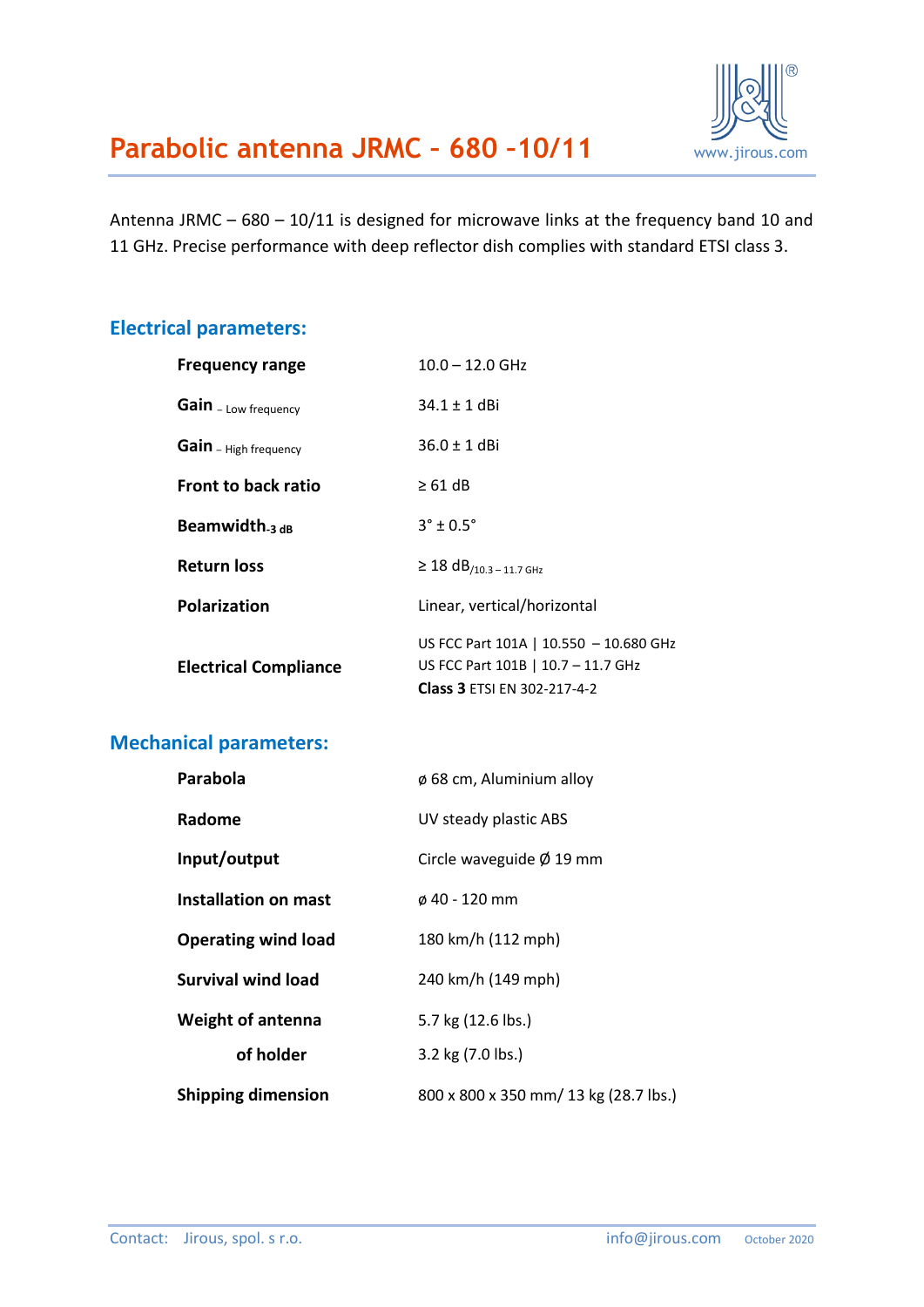

### **Usage:**

- deep parabola for better parameters
- **easy to assembly:** first the holder and then the antenna only by 2 screws
- **fine setting** elevation (of gradient) and azimuth  $\pm 20^{\circ}$
- extreme wind stability

The antenna is supplied with a holder that allows easy mounting on a mast. The holder can be installed separately on the mast. Subsequently, you can simply hang up the antenna with microwave unit into it. The holder allows precise adjustment in both directions. Ready for right and left side mounting.

In the areas with the expected occurrence of the strong winds mounting on the mast with minimal ø 50 mm is recommended.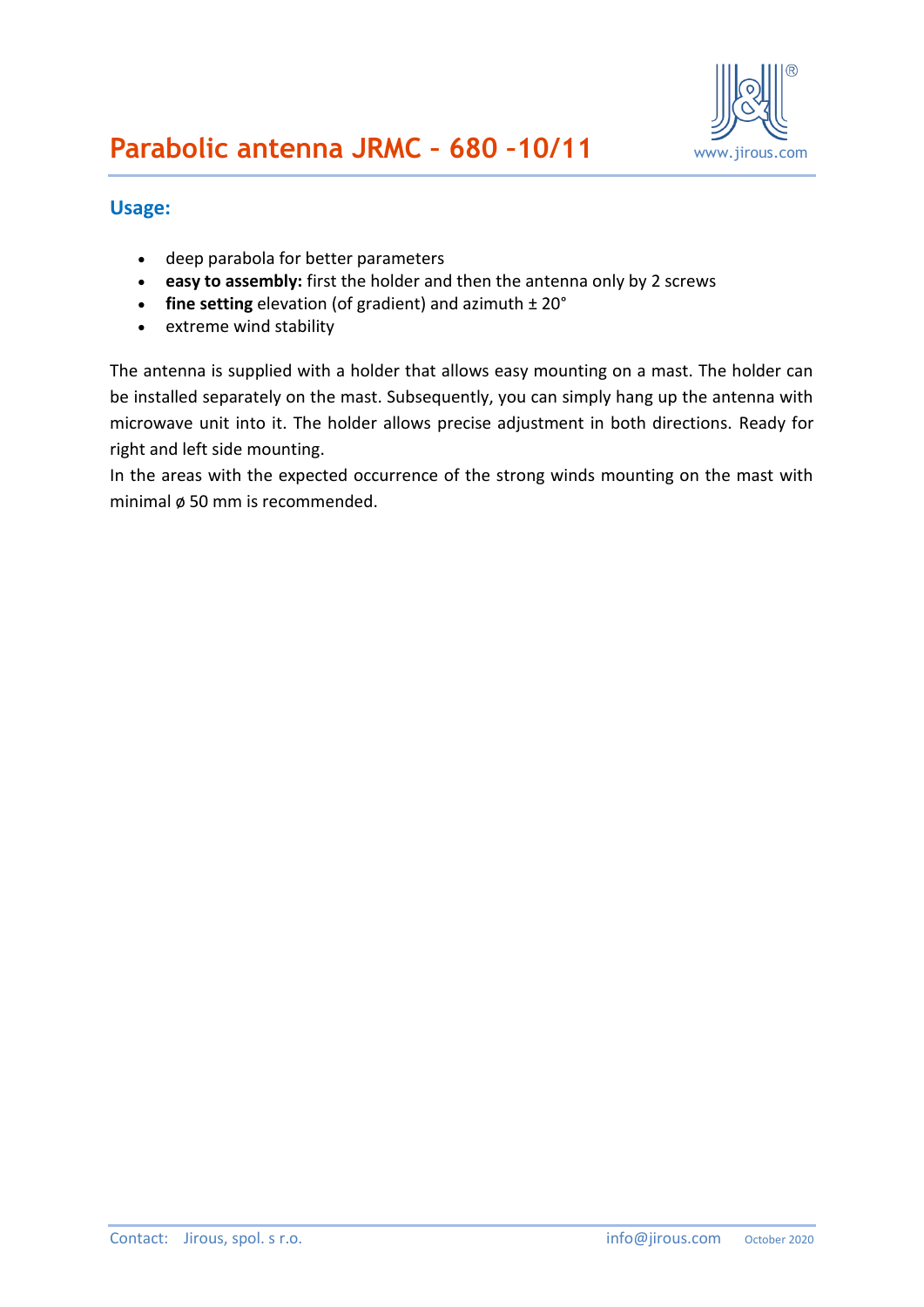

# **Parabolic antenna JRMC – 680 –10/11** www.jirous.com

## **Measurement of radiation pattern:**



 $-160$ 

 $-10.3$  GHz

 $-140$ 

 $-100$ 

 $-11.0$  GHz

 $-80$ 

 $-120$ 

 $-60$ 

 $-11.7$  GHz

 $-40$ 

 $\blacksquare$ 

 $-20$ 

 $\mathbf{0}$ 

angle [°]

Class 3 EN 302-217-4-2 v1.5.1

20

40

60

٠

80

100

-US FCC part 101B (10.7-11.7 GHz)

120

140

160

180

 $-30$ 

 $-40$  $-180$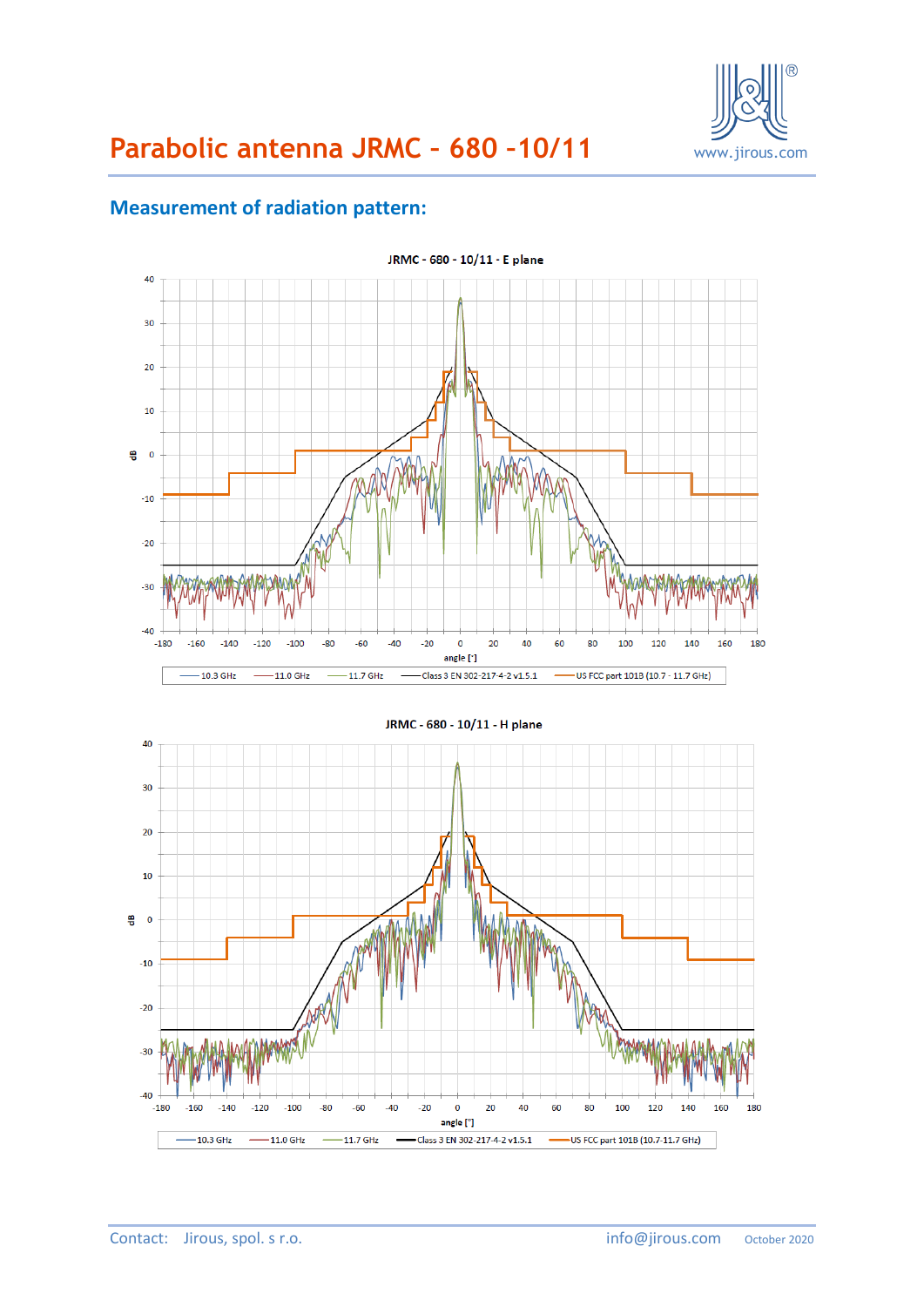

# **Parabolic antenna JRMC - 680 -10/11 WALG WARE MEDITION**

## **Outline:**